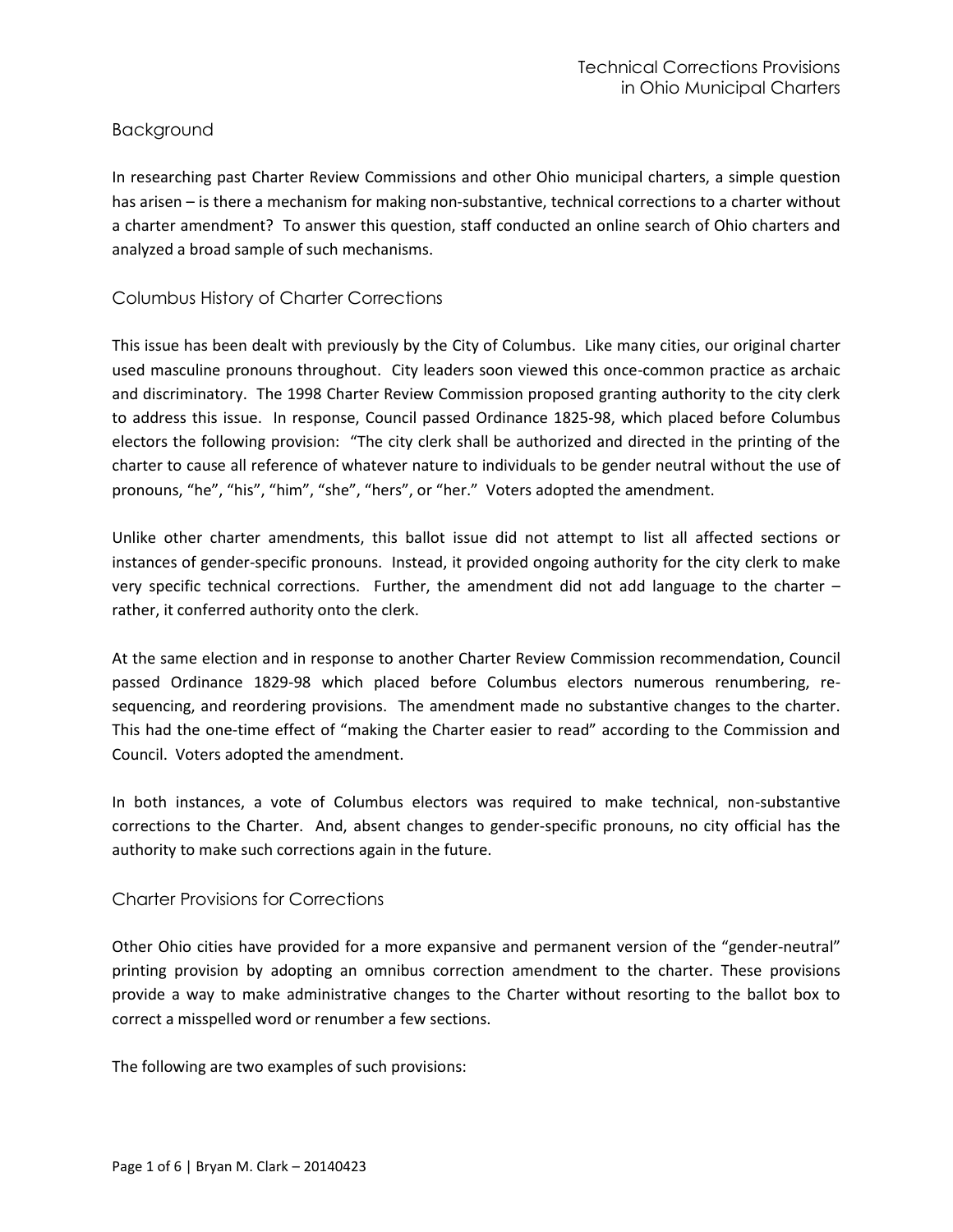## **KENT, OH CITY CHARTER. SECTION 65. REARRANGEMENT AND REPRINTING OF CHARTER.**

Following any election at which any amendment to this Charter is adopted, the Clerk of Council, with the approval of Council and the Director of Law, may, prior to any reprinting of this Charter, make such changes therein, including the numbers, titles and arrangement of articles, sections hereof, and typographical corrections as may be necessary or desirable to maintain or assure the logical and consistent ordering thereof, but no such change shall, in any way, affect the substance or meaning of this Charter or any part thereof or amendment thereto. (Added 11-8- 2005.)

#### **BEAVERCREEK, OH CITY CHARTER. SECTION 13.08. CHARTER AMENDMENT.**

This Charter may be amended as provided in Article XVIII, Section 9, of the Constitution of the State of Ohio. The Council is granted the authority by affirmative vote of five (5) members to, by ordinance; incorporate administrative changes to this Charter provided no substantive changes to the Charter are caused. Such administrative changes shall be limited to errors of grammar, sentence construction, standardization of similar terms and paragraph renumbering as necessary. Such administrative changes shall be made at the next reprinting of the Charter. (Amendment passed by electorate 11-2-04)

# Common Practices for Charter Correction

The authority to correct the charter is rarely vested in a single governmental entity. In Kent, the City Clerk may make corrections only with the consent of Council and the Law Director. In Beavercreek, Council may make corrections, but, as with any ordinance, must have the City Attorneys' sign-off on the ordinance.

The authority to correct the charter is strictly limited to items of an administrative, non-substantive nature. The charters make clear that corrections may not affect the legal intent or purpose of any charter provision.

The authority to correct the charter is often triggered by an event – the reprinting of the charter or the passage of a charter amendment. This provides clarity for the entity given the authority and provides assurance to voters that the authority will be exercised in a limited fashion.

## A Unique Approach to Substantive Charter Corrections

In addition to the foregoing, at least one Ohio city has adopted a more far reaching charter corrections provision.

## **MARYSVILLE, OH CITY CHARTER. SECTION 12.05 – AMENDMENTS TO CHARTER.**

Any section of this Charter may be amended as provided in Article XVIII, Section 9, of the Ohio Constitution, by submission of proposed amendments to the electors of the municipality. Such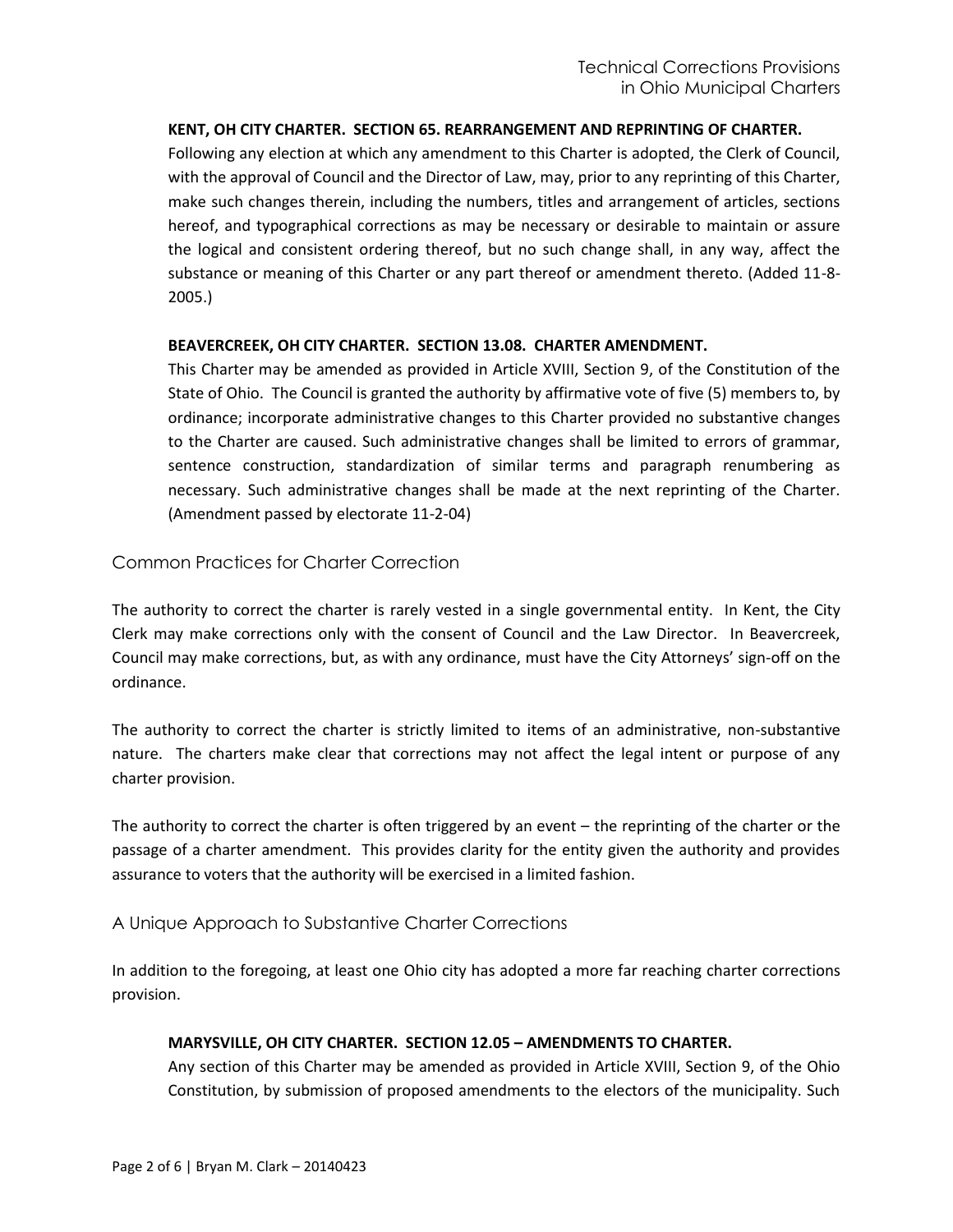amendments may be initiated either by vote of five members of Council or by petition to Council of a number of electors equal to ten percent of the total electors voting at the last municipal election. However, City Council may by ordinance amend the Charter so that it conforms with changes to State and Federal law. (Amended November 5, 2013)

As City Attorney Pfeiffer noted in his presentation last week, home rule authority is whatever four Ohio Supreme Court justices say it is.

In light of shifting court rulings on home rule authority, the voters of Marysville chose an innovative method to respond to court decisions that may fall on the side of state law versus home rule authority – rendering moot various provisions of a city charter. In contrast, Columbus, like virtually all Ohio cities, only allows mooted sections to be amended or repealed by a vote of the electors.

While we are not recommending this approach in Columbus, it does illustrate one innovative solution to a long-standing challenge for city charters.

# Conclusion

Based on staff research, we recommend that the Commission consider recommending a charter amendment that allows technical, non-substantive corrections to the charter. If the Commission chooses to recommend such a change, it would be very useful to carefully consider the following:

- 1. What checks-and-balances are necessary to guard against overreach?
- 2. Should the amendment strictly limit those items that may be corrected, and, if so, how?
- 3. Should action be by Council ordinance so any change would be subject to the referendum?
- 4. Should corrections be tied to a specific event or timeline, or should they be on an as-needed basis?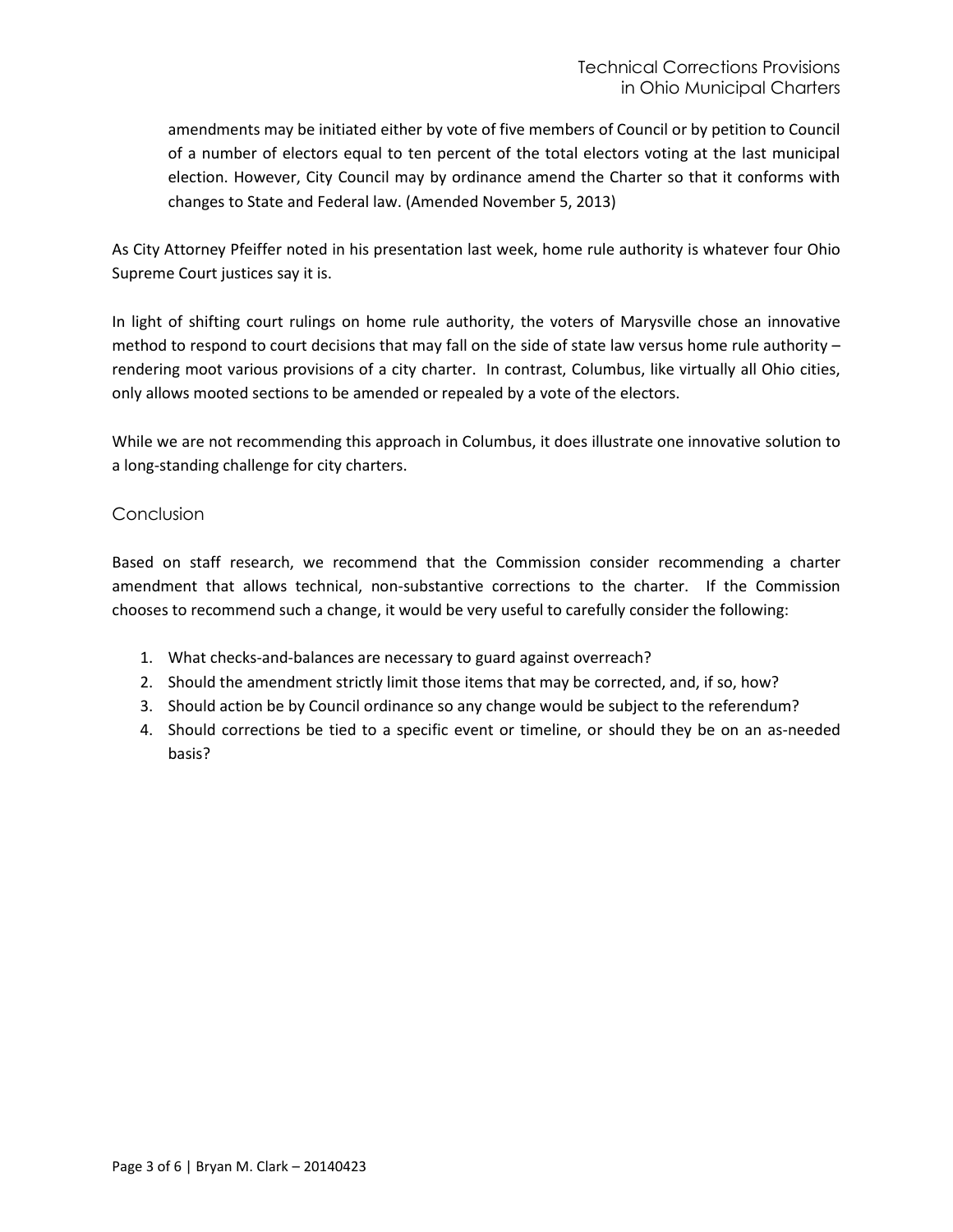# Representative Sample of Charter Corrections Provisions

#### **BEAVERCREEK**

#### **SECTION 13.08. CHARTER AMENDMENT.**

This Charter may be amended as provided in Article XVIII, Section 9, of the Constitution of the State of Ohio. The Council is granted the authority by affirmative vote of five (5) members to, by ordinance; incorporate administrative changes to this Charter provided no substantive changes to the Charter are caused. Such administrative changes shall be limited to errors of grammar, sentence construction, standardization of similar terms and paragraph renumbering as necessary. Such administrative changes shall be made at the next reprinting of the Charter. (Amendment passed by electorate 11-2-04)

#### **TROTWOOD**

# **SECTION 10-7. CORRECTIONS OF MISSPELLINGS AND GRAMMAR; MAKING THE LANGUAGE GENDER NEUTRAL; AND RENUMBERING UPON CODIFICATION.**

(A) Misspellings and Error in Grammar. Any misspellings and errors of grammar or construction may be corrected upon reprinting of this Charter, provided that no substantive changes to the Charter language are made.

(B) Making Language Gender Neutral. Upon reprinting of this Charter, any gender specific terms shall become gender neutral, provided that no substantive changes to the Charter language are made.

(C) Renumbering upon Codification. Any changes in the numbering of the provisions of this Charter or the cross referencing of provisions of this Charter by the addition or deletion of Articles, Sections, or Subsections may be made upon reprinting of this Charter, provided that no substantive changes to the Charter language are made. (Amended 11-7-2006).

#### **KENT**

#### **SECTION 65. REARRANGEMENT AND REPRINTING OF CHARTER.**

Following any election at which any amendment to this Charter is adopted, the Clerk of Council, with the approval of Council and the Director of Law, may, prior to any reprinting of this Charter, make such changes therein, including the numbers, titles and arrangement of articles, sections hereof, and typographical corrections as may be necessary or desirable to maintain or assure the logical and consistent ordering thereof, but no such change shall, in any way, affect the substance or meaning of this Charter or any part thereof or amendment thereto. (Added 11-8-2005.)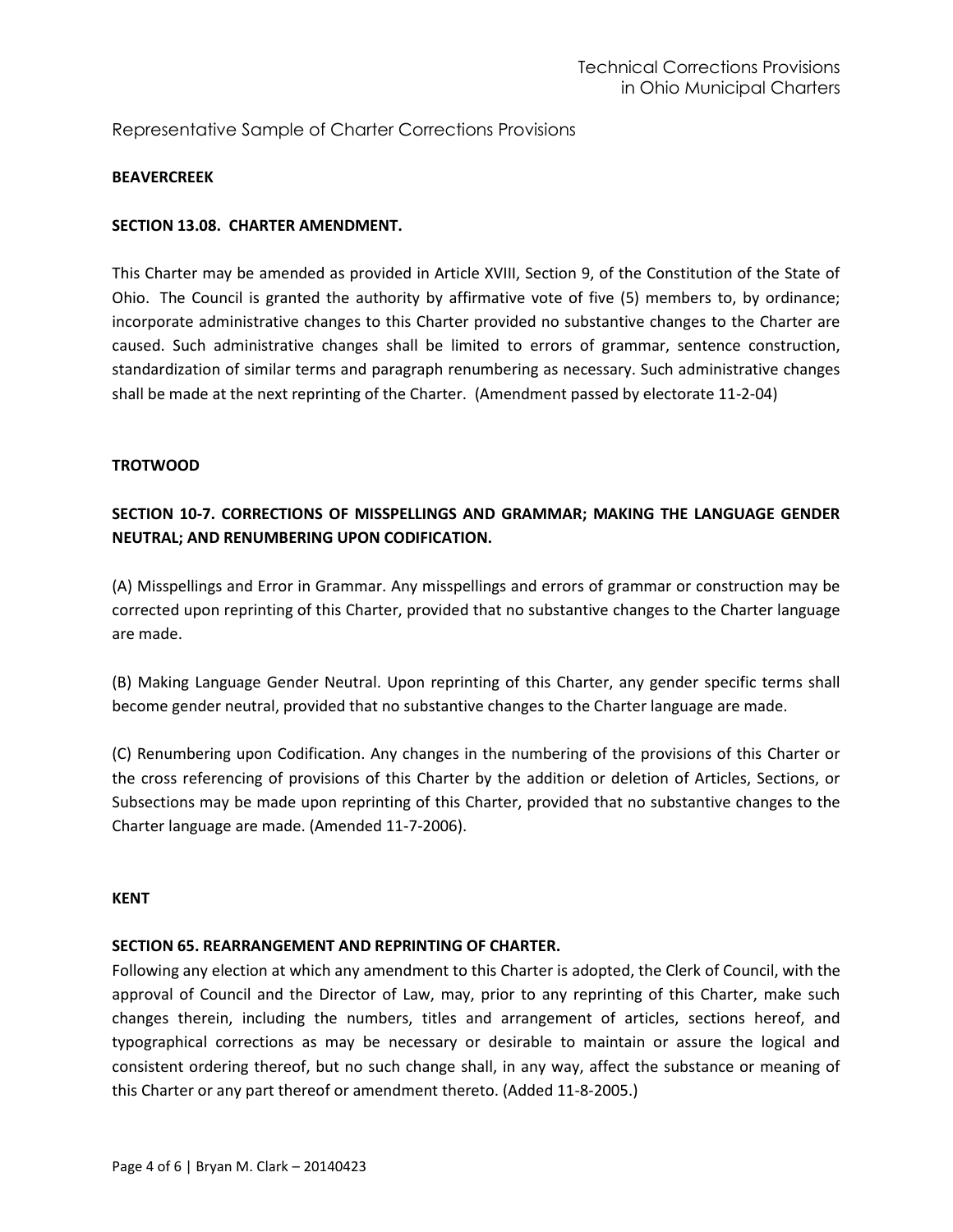#### **MIAMISBURG**

### **SECTION 12.08 CHARTER TO BE GENDER NEUTRAL; CORRECTION OF MISSPELLINGS.**

The Charter shall be reprinted to be gender neutral and any misspellings shall be corrected. (Amended Nov. 2, 1993)

#### **GAHANNA**

#### **SECTION 22.04 CERTIFICATION OF AMENDMENTS.**

Following certification by the Board of Elections of the results of any election in which an amendment to this Charter appears on the ballot, the Commission last appointed shall meet with the Clerk of City Council and certify an official version of the Charter reflecting the certified results of the election. The certification shall consist of the dating and signature by the Chairman of the Commission. The official version shall be deposited with and maintained by the Clerk of City Council. The preparation and certification of the official version of this Charter following the election at which this provision shall have been on the ballot shall include the correction of typographical errors appearing in prior versions of this Charter. (Amended Nov. 3, 1981.)

#### **KIRKLAND**

#### **ARTICLE VI, Section 3. Corrections to Charter.**

In the event that a typographical, grammatical, numerical or organizational sequencing, or other nonsubstantive error, including absence of gender neutral references, is found to exist in the Charter, and the correction of which will not change the legal intent or purpose of any part of the Charter, then City Council may correct such error by unanimous vote of the entire Council and no ballot measure would be required.

#### **STOW**

#### **SECTION 9.04 CHARTER CHANGE.**

The Law Director shall be authorized to make typographical corrections to or changes or deletions in, as well as changes in the form of, the Charter; however, the changes shall relate to matters of form only. Any such modification, change, or correction shall, in all cases, be approved by resolution of Council, prior to going into effect. In no event shall any such modification, change, or correction affect the construction, meaning, substance, or intent of the Charter as adopted and amended by the people.